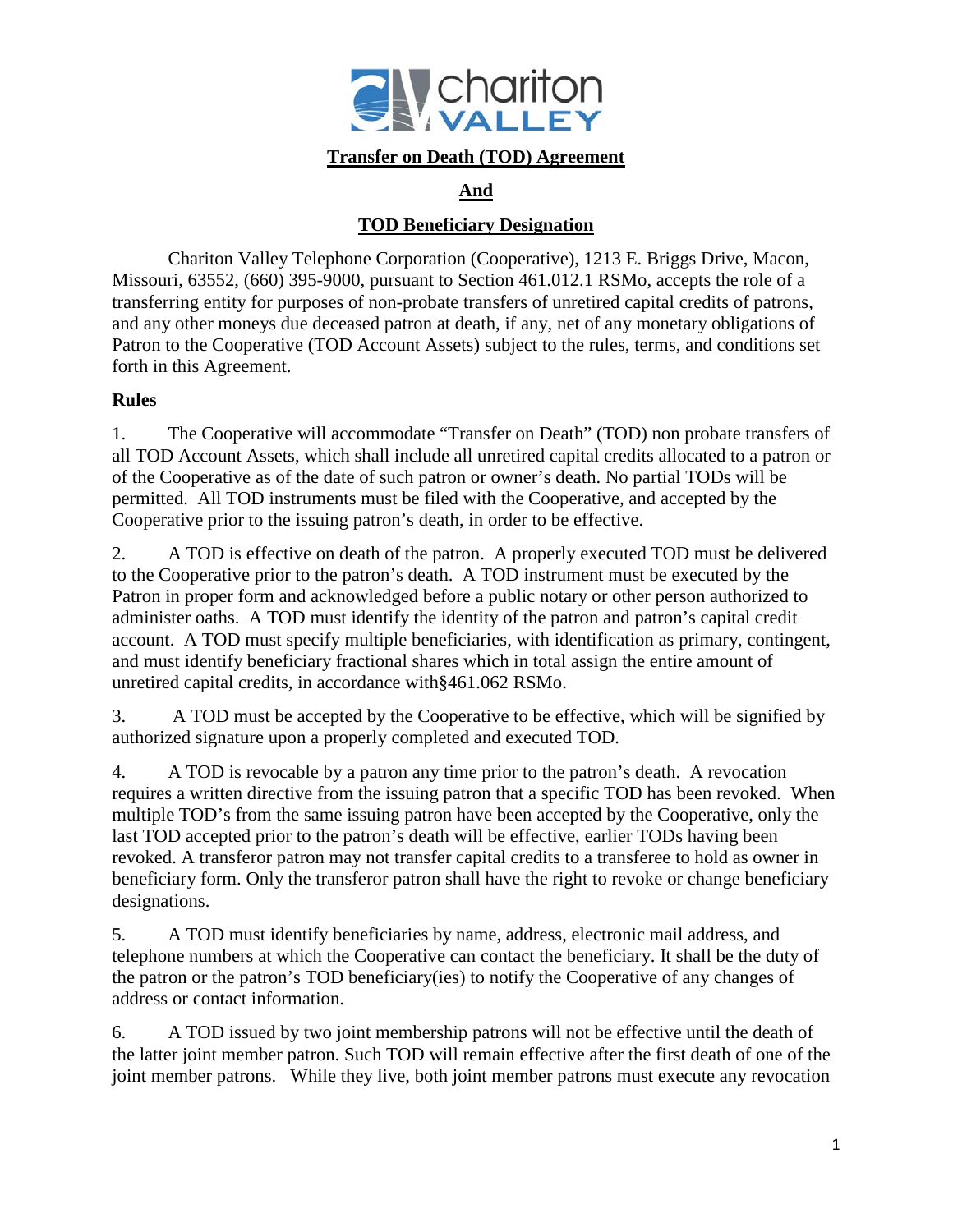of the TOD or change of beneficiary. After the death of the first joint member patron the surviving joint member patron will have the sole right to revoke or change beneficiaries.

7. A TOD that designates a beneficiary that is a lineal descendant of the owner, that TOD must designate the beneficiary as lineal descendant per stirpes (LDPS) or as "no LDPS" in accordance with §461.045 RSMo in order to address the nature of the transfer effected in the event a lineal descendant beneficiary predeceases the owner.

8. If after making a TOD beneficiary designation, the owner's marriage is dissolved or annulled, any provision of the beneficiary designation in favor of the owner's former spouse or relative of that spouse is revoked on the date the marriage is dissolved, unless the designation to the spouse is irrevocable or revocable only with the spouse's consent.

9. A beneficiary is not entitled to transfer unless the beneficiary survives the owner, or both joint owners, by one hundred twenty hours.

10. The provisions of the Nonprobate Transfers Law of Missouri pertaining to disqualification for fraud, duress, or undue influence, for omitted spouse or children, for transferring entity protections, for the rights of owners and beneficiaries and liability of distributes from an improper distribution will apply.

11. The Cooperative will establish forms that shall be used by patrons who desire to make a TOD.

12. To the extent not inconsistent with this Agreement, Rules and Regulations, and the Cooperative's Policy on TODs, the Cooperative adopts the provisions of the Nonprobate Transfers Law of Missouri.

# **Terms and Conditions**

1. The TOD Beneficiary Designation Form must be completed and executed by the Transferring Patron, and must be accepted by Cooperative. No TOD Designation will be effected until all required documentation is received and accepted by Cooperative.

2. Transferring Patron hereby requests that Cooperative establish a Transfer on Death Account (TOD Account). Eligible account types include Individual and Joint Membership patrons. Transferring Patron desires that upon his, her, or their deaths, the TOD Account Assets shall be transferred to the Beneficiary or Beneficiaries (except those Beneficiaries who predeceased the Transferring Patron, and except those Beneficiaries who disclaim their proportionate share of the TOD Account Assets) in equal shares unless different percentages of distribution are expressly indicated on the TOD Beneficiary Designation Form.

3. Transferring Patron understands that the non-probate features of the TOD Account apply only to eligible assets held in the TOD Account at the time of death of the last surviving Transferring Patron. Transferring Patron understands that beneficiaries desiring immediate payment for unretired capital credits will have to comply with Cooperative policies pertaining to accelerated retirement of unretired capital credits.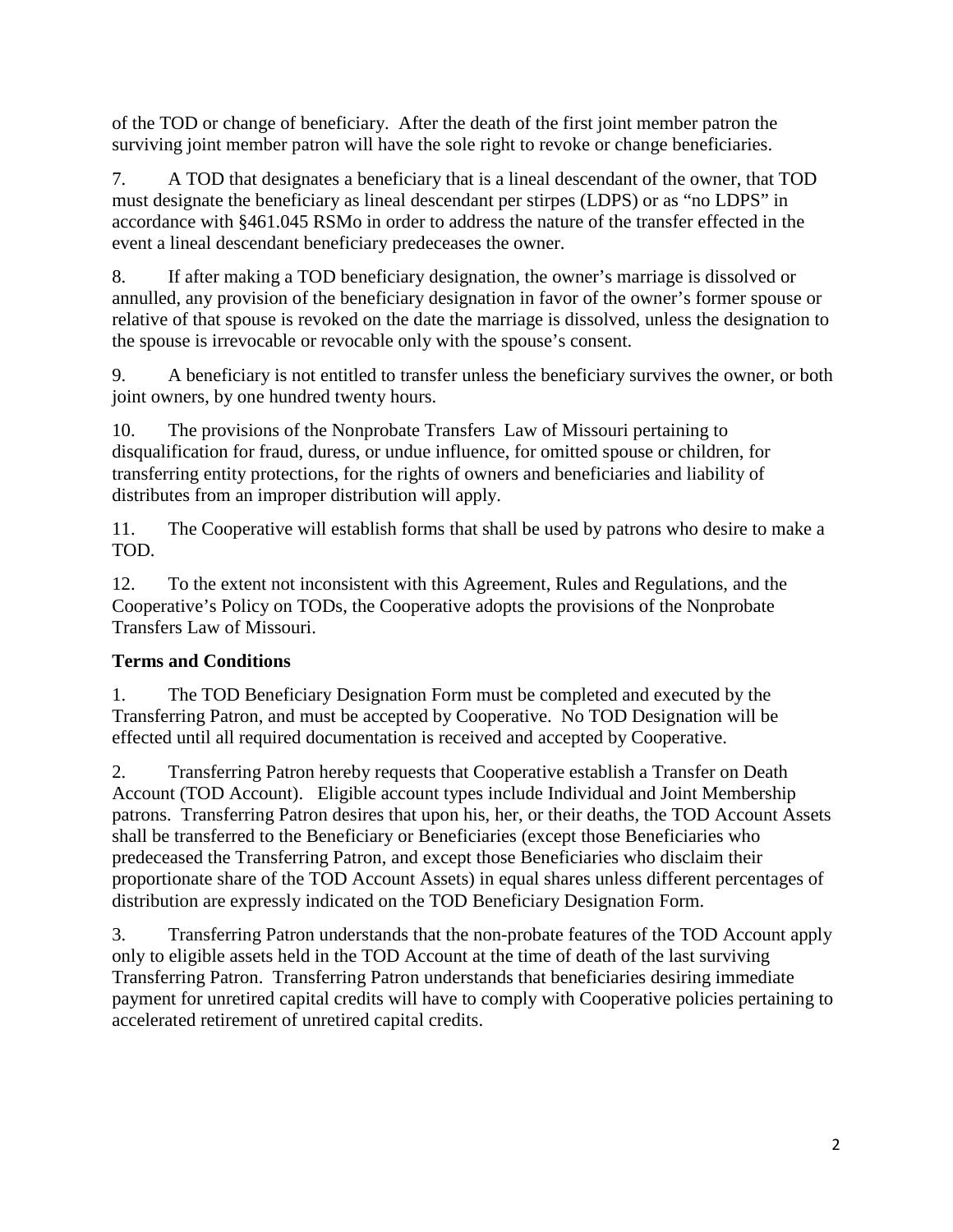4. The term "per stirpes" shall mean the following: if any primary or contingent lineal Beneficiary, as applicable, does not survive the Transferring Patron, but leaves surviving descendants, any share otherwise payable to such Beneficiary shall instead be paid to such Beneficiary's surviving descendants by right of representation.

5. Only Beneficiaries identified by name will share in the TOD Account Assets. If all designated Beneficiaries predecease the Transferring Patron (or, in the case of a trust, corporation, or other Beneficiary entity, if it has terminated, been dissolved, or otherwise ceased to exist prior to the death of the Transferring Patron), the TOD Account Assets will become part of the Transferring Patron's Estate.

6. If a Beneficiary survives the Transferring Patron, but is not alive at the time of the transfer of TOD Account Assets, the TOD Account Assets will become part of the estate of the Beneficiary. If it cannot be determined whether a Beneficiary survived the Transferring Patron by 120 hours, the Beneficiary will be deemed not to have survived the Transferring Patron. If, at the time of Transferring Patron's death, the Beneficiary is a minor or an incapacitated adult who is represented by a duly appointed guardian, conservator, or custodian ("Beneficiary's Nominee"), Cooperative may distribute the TOD Account Assets to the Beneficiary's Nominee and be fully released thereby. If, after a reasonable time following the death of the Transferring Patron, no Beneficiary's Nominee or appropriate substitute has accepted the TOD Account Assets, Cooperative may distribute the TOD Account Assets to the Transferring Patron's Estate and be released thereby. In the event that Cooperative is unable to identify the Beneficiaries from the documents provided, the TOD Account Assets will become part of the Transferring Patron's Estate.

7. Transferring Patron may make a change of designation of Beneficiary(ies) by completing a new TOD Beneficiary Designation Form. The execution and acceptance of a new TOD Beneficiary Designation Form automatically revokes all prior Beneficiary designations. No guardian, conservator, attorneyin-fact, or other agent of the Transferring Patron may establish or change any Beneficiary of a TOD Account on behalf of their principal or ward.

8. Should Cooperative receive notice of the death of the Transferring Patron, Cooperative has no obligation to (a) verify the Transferring Patron's death or the Transferring Patron's marital status at the time of death of the Transferring Patron, (b) locate the Beneficiary, (c) notify any person of any transfer of the TOD Account Assets, or (d) independently verify any information submitted. It is the Beneficiary's responsibility to initiate transfer of the TOD Account Assets. Cooperative is expressly not liable for any loss that could occur following the death of the Transferring Patron and prior to proof of Beneficiary's entitlement to the TOD Account Assets and the transfer thereof.

9. Cooperative may refuse to transfer the TOD Account Assets, or any portion thereof, to any Beneficiary if Cooperative receives notice from any claimant to an interest in the TOD Account Assets. Should the Beneficiary disclaim his/her share of the TOD Account Assets, in whole or in part, then the disclaimed TOD Account Assets shall be transferred to the other designated Beneficiaries according to their respective percentage designations. Should all Beneficiaries disclaim the TOD Account Assets, the property disclaimed shall become part of the Transferring Patron's Estate.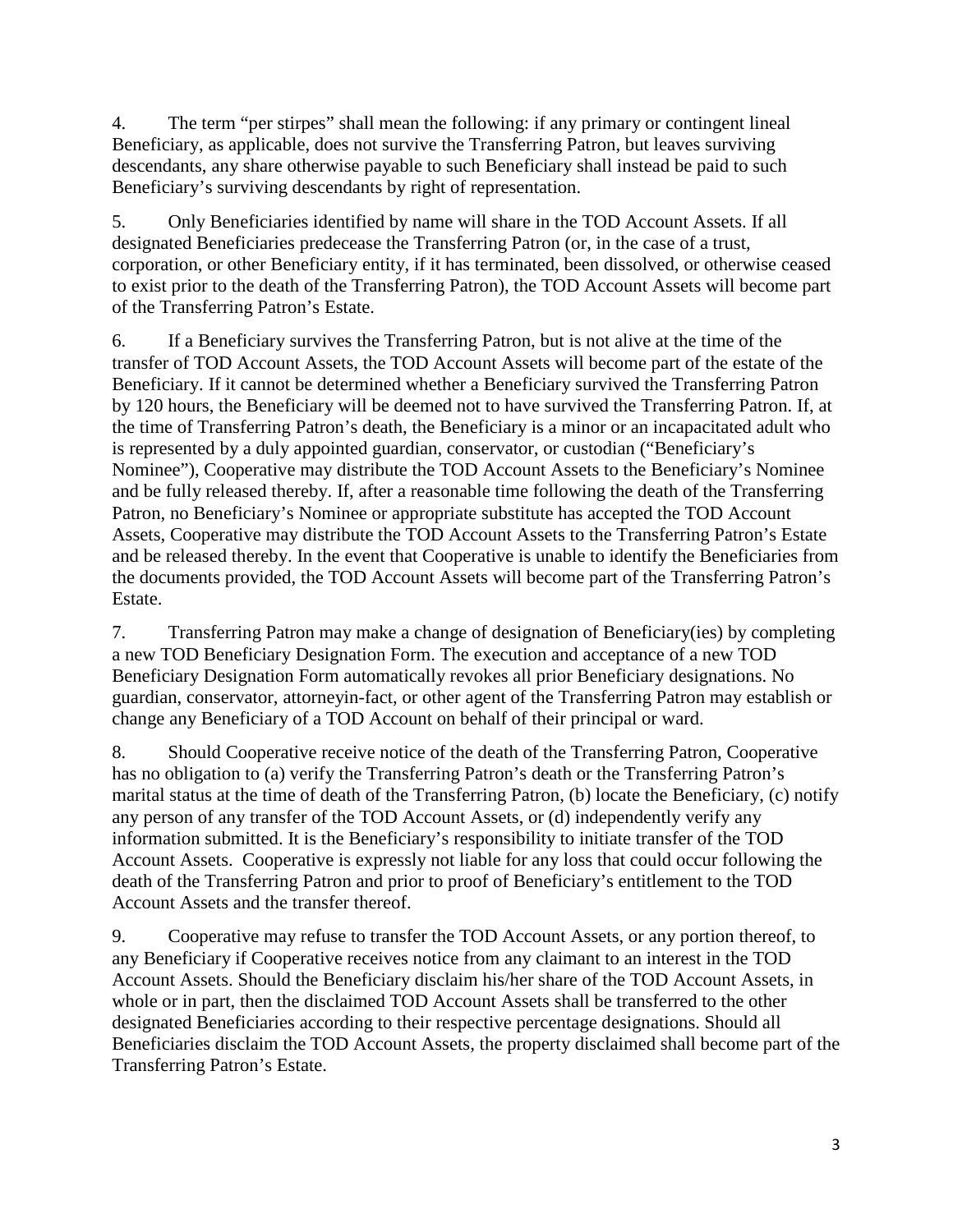10. In case of a dispute concerning transfer between or among the Beneficiary or Beneficiaries, the Transferring Patron's Estate, or the Transferring Patron's surviving spouse, heirs, creditors, representatives, or any other person or entity, Cooperative may require the parties in interest to arrive at a final resolution prior to transferring any TOD Account Assets.

11. Transferring Patron agrees that Cooperative shall be fully released and discharged from all liability upon payment of the TOD Account assets to the designated TOD Beneficiary or Beneficiaries and on agrees on behalf of himself/herself, his/her estate, heirs, executors, administrators, beneficiaries, and assigns, to indemnify and hold harmless Cooperative, its directors, officers, owners, employees, agents, affiliates, successors, and assigns from and against all claims, liabilities, losses, costs, and expenses (including attorneys' fees) that it may incur by acting in accordance with the TOD directive. This indemnity shall include but not be limited to claims by any person, taxing authority, or entity in relation to the TOD Account Assets either prior or subsequent to their distribution to the designated TOD Beneficiary or Beneficiaries. Cooperative shall be entitled to recover the full amount of this indemnity from the assets of the TOD Account.

12. Transferring Patron acknowledges that the features of a TOD Account contain certain legal and tax implications. Cooperative does not advise whether the TOD designation is or is not appropriate for either the Transferring Patron's or any beneficiary or beneficiaries' tax or estate planning. By signing this Agreement, Transferring Patron acknowledges that neither Cooperative nor any of its employees or representatives has furnished such advice.

13. The provisions of this Agreement are governed by the laws of the State of Missouri. By executing this Agreement, you consent to the jurisdiction of and venue within the State of Missouri for all disputes arising out of or relating to the execution and operation of this Agreement.

14. This Agreement may not be modified except in writing, duly signed by both Transferring Patron and an authorized officer or employee of Cooperative.

15. This Agreement may not be assigned without the written consent of Cooperative.

16. This Agreement and its provisions are effective immediately upon Cooperative's receipt and acceptance by authorized signature on a completely executed TOD Beneficiary Designation form, which follows as the last page of this Agreement.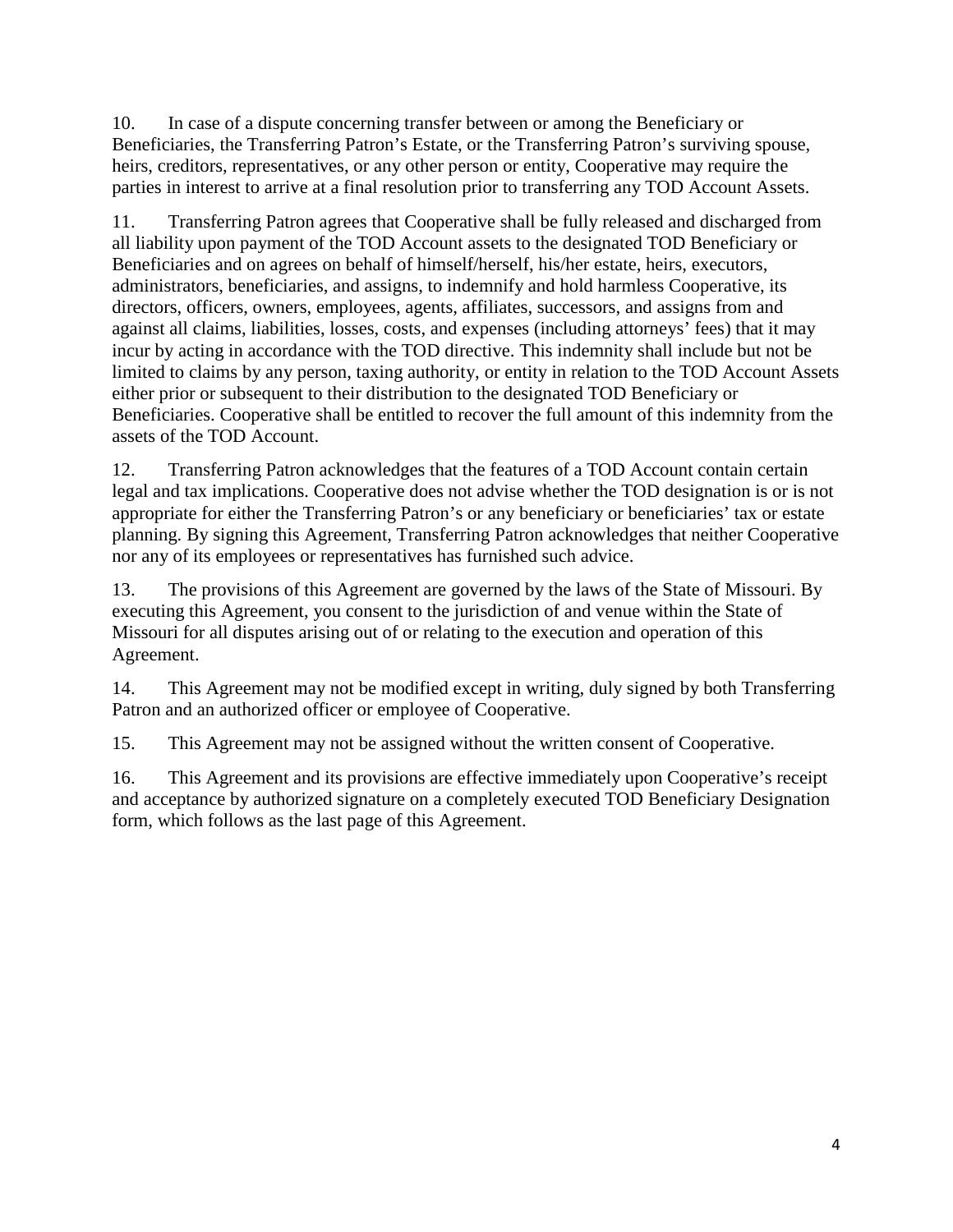

# **Chariton Valley Transfer on Death (TOD) Beneficiary Designation**

This form is used to name a beneficiary for your unretired capital credits of patrons, and any other moneys due you (Transferring Patron), net of any moneys you owe the Cooperative, to whom such unretired capital credits and money will be transferred upon your death.

| 1. |                                    |                                                                                  |                                                                                                                                                                                                                       |
|----|------------------------------------|----------------------------------------------------------------------------------|-----------------------------------------------------------------------------------------------------------------------------------------------------------------------------------------------------------------------|
|    |                                    |                                                                                  |                                                                                                                                                                                                                       |
| 2. | <b>Beneficiary Designation</b>     | conditions, I designate the following as the Beneficiaries of my TOD Account:    | The percentages must total 100% for all primary beneficiaries, and 100% for all contingent beneficiaries.<br>If primary or contingent is not designated, the beneficiary will be designated primary. Subject to these |
|    | A. Primary Beneficiaries           |                                                                                  |                                                                                                                                                                                                                       |
|    |                                    |                                                                                  |                                                                                                                                                                                                                       |
|    |                                    |                                                                                  |                                                                                                                                                                                                                       |
|    |                                    |                                                                                  |                                                                                                                                                                                                                       |
|    |                                    |                                                                                  |                                                                                                                                                                                                                       |
|    |                                    |                                                                                  |                                                                                                                                                                                                                       |
|    |                                    |                                                                                  |                                                                                                                                                                                                                       |
|    |                                    |                                                                                  | Last 4 digits SSN______________Relationship to Patron__________________________Share Percentage________%                                                                                                              |
|    |                                    |                                                                                  |                                                                                                                                                                                                                       |
|    |                                    |                                                                                  |                                                                                                                                                                                                                       |
|    |                                    |                                                                                  | Last 4 digits SSN_______________Relationship to Patron__________________________Share Percentage_________%                                                                                                            |
|    |                                    |                                                                                  |                                                                                                                                                                                                                       |
|    |                                    |                                                                                  |                                                                                                                                                                                                                       |
|    |                                    |                                                                                  | Last 4 digits SSN______________Relationship to Patron__________________________Share Percentage________%                                                                                                              |
|    | <b>B.</b> Contingent Beneficiaries |                                                                                  |                                                                                                                                                                                                                       |
|    |                                    | Telephone Number __________________________ Email Address_______________________ |                                                                                                                                                                                                                       |
|    |                                    |                                                                                  | Last 4 digits SSN_______________Relationship to Patron__________________________Share Percentage________%                                                                                                             |
|    |                                    |                                                                                  |                                                                                                                                                                                                                       |